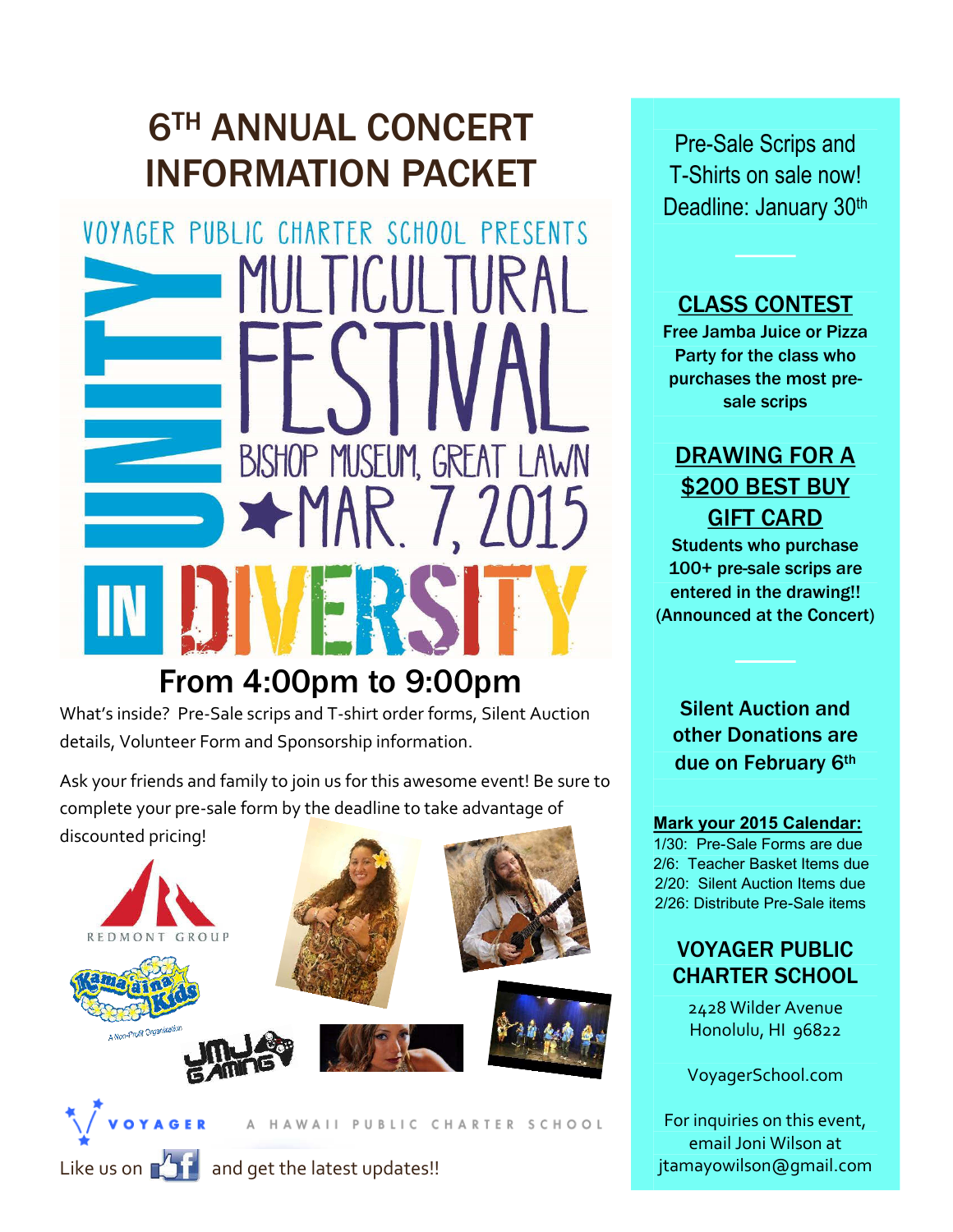

| <b>2015 VOYAGER SPRING CONCERT PRE-SALE FORM</b>                                                                                                                                                                                      |           |     |  |  |  |  |  |  |
|---------------------------------------------------------------------------------------------------------------------------------------------------------------------------------------------------------------------------------------|-----------|-----|--|--|--|--|--|--|
| <b>STUDENT INFORMATION</b>                                                                                                                                                                                                            |           |     |  |  |  |  |  |  |
| Name:                                                                                                                                                                                                                                 |           |     |  |  |  |  |  |  |
| Teacher:                                                                                                                                                                                                                              |           |     |  |  |  |  |  |  |
| Email (for confirmation of form and payment):                                                                                                                                                                                         |           |     |  |  |  |  |  |  |
| <b>SCRIPS</b><br>Class with most pre-sale scrips sold by January 30 wins a Jamba Juice or Pizza Party<br>Scripts will be for Kids Zone and Food items. Items may cost between 1-15 scripts.<br>Scrips are \$1.00 each. PRESALE PRICES |           |     |  |  |  |  |  |  |
| $\#$ of Sets Of 20 scrips: $\_\_$                                                                                                                                                                                                     | X \$17.00 | $=$ |  |  |  |  |  |  |
| # of Sets Of 50 scrips:                                                                                                                                                                                                               | X \$42.50 | Ξ   |  |  |  |  |  |  |
| # of Sets Of 100 scrips:                                                                                                                                                                                                              | X \$85.00 | Ξ   |  |  |  |  |  |  |
| <b>T-SHIRTS</b><br>2015 Logo with BLUE shirt color - See attached<br>Students can wear these T-Shirts as part of their uniform<br>Indicate # of Shirts                                                                                |           |     |  |  |  |  |  |  |
| Youth T-Shirt                                                                                                                                                                                                                         |           |     |  |  |  |  |  |  |
| Small     Medium     Large X \$12.50<br>$\mathbf{I}$                                                                                                                                                                                  |           | $=$ |  |  |  |  |  |  |
| <b>Adult T-Shirt</b>                                                                                                                                                                                                                  |           |     |  |  |  |  |  |  |
| ] Small<br>] Medium                                                                                                                                                                                                                   | X \$15.00 | =   |  |  |  |  |  |  |
| ] X-Large<br>] Large<br>$\Box$<br>L                                                                                                                                                                                                   | X \$18.00 | =   |  |  |  |  |  |  |
| 7 XX-Large<br>L                                                                                                                                                                                                                       | $=$       |     |  |  |  |  |  |  |
|                                                                                                                                                                                                                                       | =         |     |  |  |  |  |  |  |
| <b>TOTAL PAYMENT</b><br>(Cash or check payable to Voyager 'Ohana PTSO)                                                                                                                                                                | Ξ         |     |  |  |  |  |  |  |
| For office use: Amount \$<br>received                                                                                                                                                                                                 |           |     |  |  |  |  |  |  |
| Cash<br>Dated Received:<br>$\Gamma$<br>Received by:                                                                                                                                                                                   |           |     |  |  |  |  |  |  |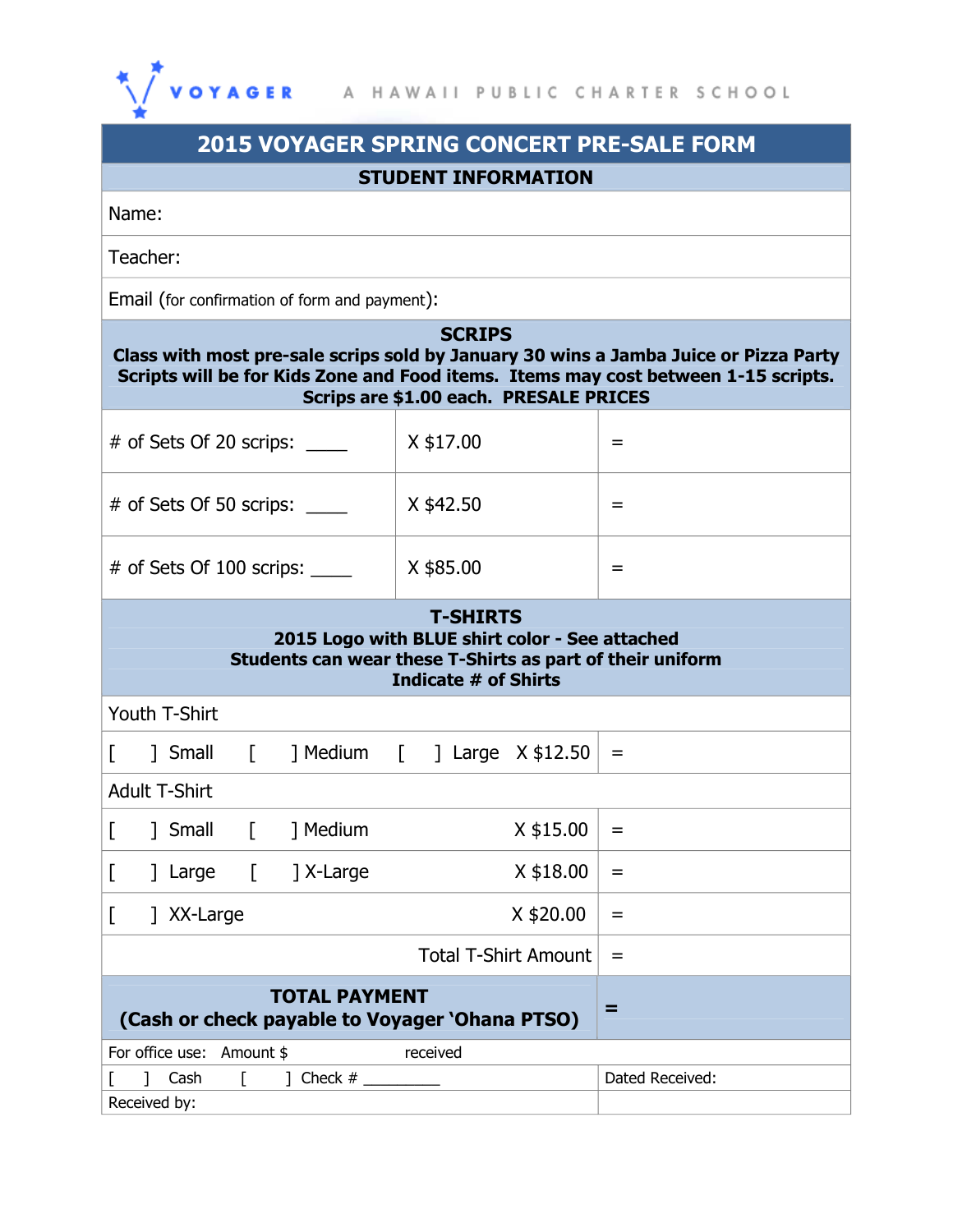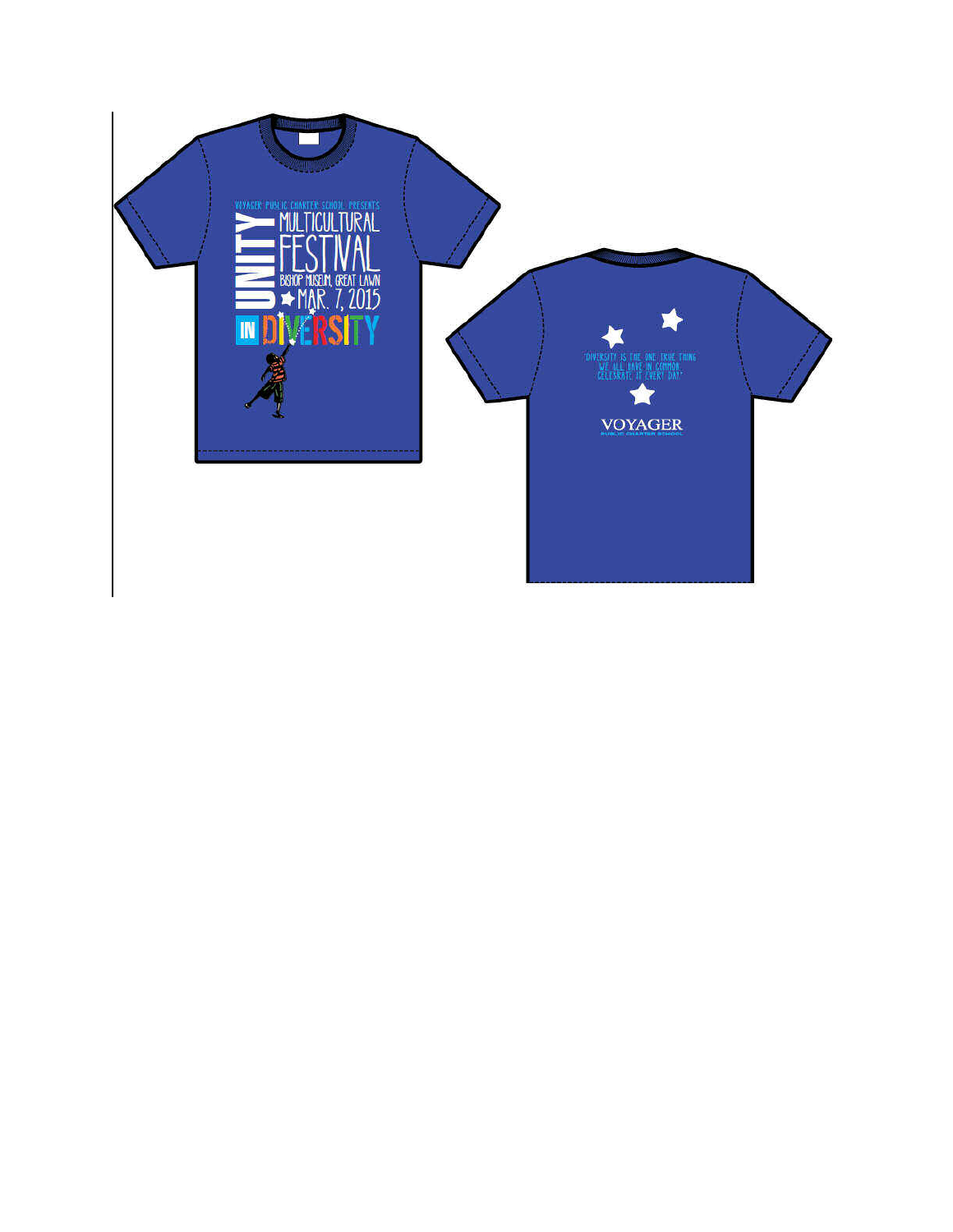

#### **2015 VOYAGER CONCERT VOLUNTEER SIGN-UP**

We depend 100% on volunteers to make this event successful. We are in search of volunteers who are willing to assist on Saturday, March  $7<sup>th</sup>$ , at Bishop Museum. We will need security, booth support, parking

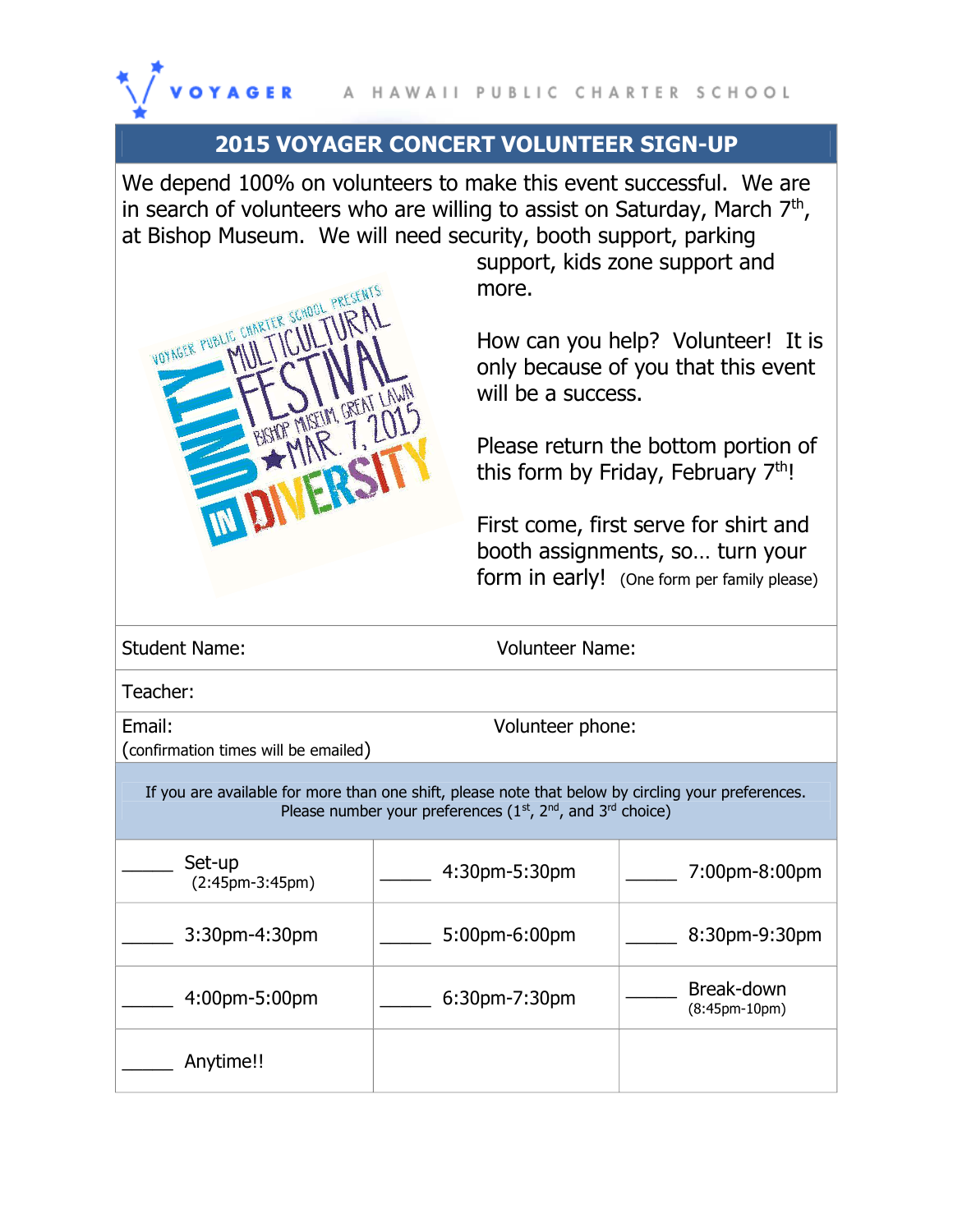

| <b>2015 VOYAGER CONCERT SILENT AUCTION FORM</b>                                                                                                                                                                                                                                                                                                                                                  |  |  |  |  |
|--------------------------------------------------------------------------------------------------------------------------------------------------------------------------------------------------------------------------------------------------------------------------------------------------------------------------------------------------------------------------------------------------|--|--|--|--|
| <b>Silent Auction Donations</b><br>For the<br><b>Voyager's 6th Annual Concert Fundraiser</b><br>Saturday, March 7, 20145<br>4-9p.m. at Bishop Museum, Great Lawn                                                                                                                                                                                                                                 |  |  |  |  |
| This year, we are hosting a silent auction at Voyager's 6th Annual Concert<br>Fundraiser. Donations may include services such as Hotel Stays, Restaurant<br>Vouchers, Spa Packages, and Airline Tickets, as well as items like Store Gift<br>cards, Wii, iPad, Legos, dog toys, and the like. Reach out to your family or<br>businesses you know that might benefit in this type of advertising. |  |  |  |  |
| <b>Donations are accepted through February 7th.</b> Deliver donations to<br>the Voyager School office at 2428 Wilder Avenue or to your child's teacher.<br>Please fill the information out below to receive a receipt for your records.<br>Thank you again for your support!                                                                                                                     |  |  |  |  |
| Name:                                                                                                                                                                                                                                                                                                                                                                                            |  |  |  |  |
| Address:                                                                                                                                                                                                                                                                                                                                                                                         |  |  |  |  |
| Email:<br>Phone:                                                                                                                                                                                                                                                                                                                                                                                 |  |  |  |  |
| <b>Items Donated</b>                                                                                                                                                                                                                                                                                                                                                                             |  |  |  |  |
| Value                                                                                                                                                                                                                                                                                                                                                                                            |  |  |  |  |
| <b>Admin Only:</b><br>Item received by: The annual state of the state of the state of the state of the state of the state of the state of the state of the state of the state of the state of the state of the state of the state of the state of th                                                                                                                                             |  |  |  |  |
| Storage:                                                                                                                                                                                                                                                                                                                                                                                         |  |  |  |  |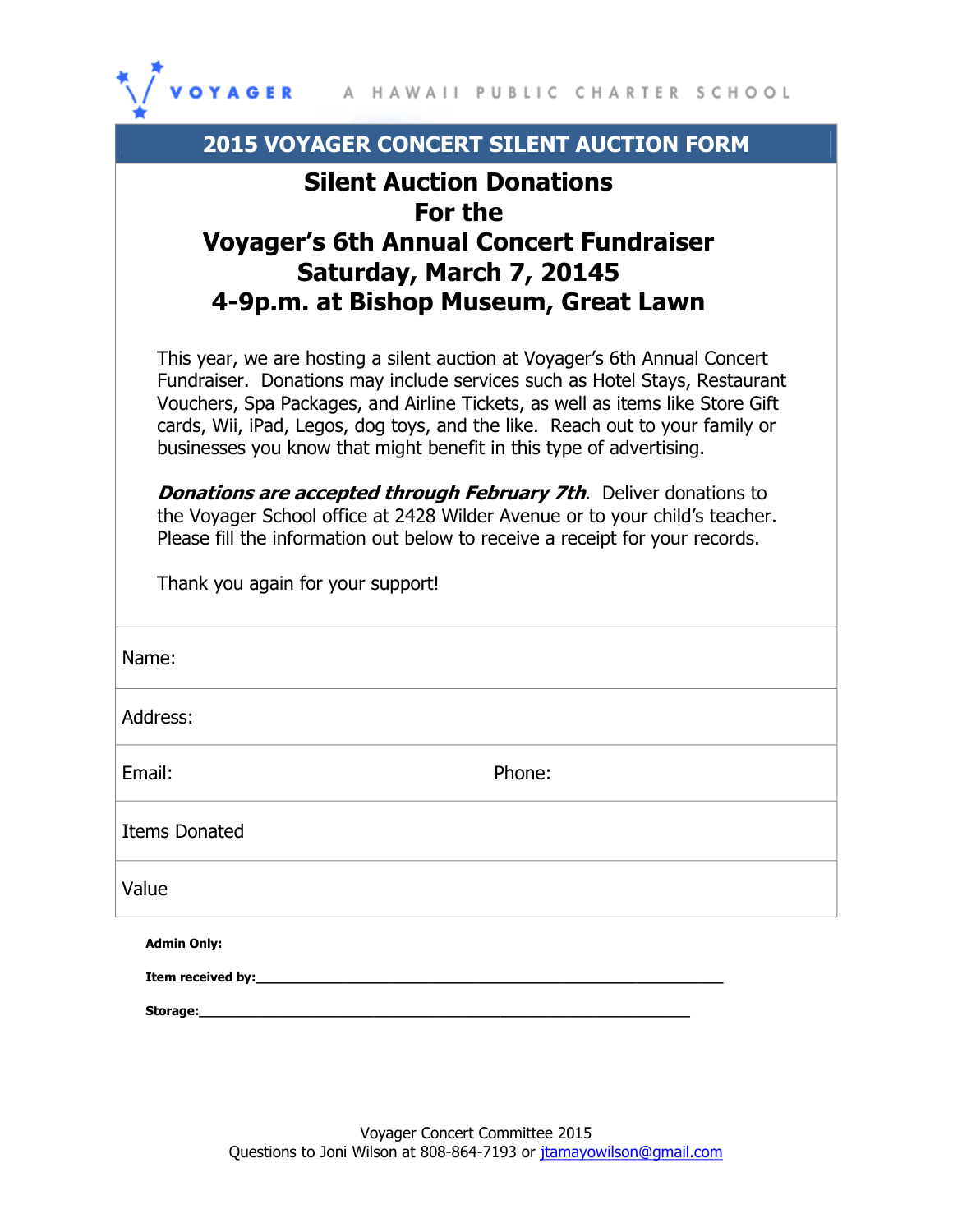#### A HAWAII PUBLIC CHARTER SCHOOL

Voyager Public Charter School proudly presents its  $6^{th}$  Annual Concert Unity in Diversity Saturday, March 7, 2015 4:00-9:00p.m. The Great Lawn at Bishop Museum



VOYAGER

Celebrating our community s rich heritage and diversity in a multicultural evening of music and food and in honor of one of its three core principles, Voyager presents its  $\delta^\text{th}$  annual Concert Fundraiser, Unity in Diversity. This event promises to be a colorful, magical, multicultural festival offering a variety of performing groups, live

music, food vendors, exhibitors, and activities for the entire family! Everyone will enjoy an evening on the Bishop Museum s Great Lawn and experience a little slice of our Voyager s learning atmosphere. Come along and experience a fantastic voyage!

#### THE SKINNY

DATE: Saturday, March 7, 2015 TIME: 4:00-9:00p.m. LOCATION: The Great Lawn, Bishop Museum EVENTS: Multicultural Entertainment, Song, Dance, Food Kids Zone, Silent Auction, Raffles and More

FUNDRAISING GOAL: \$20,000